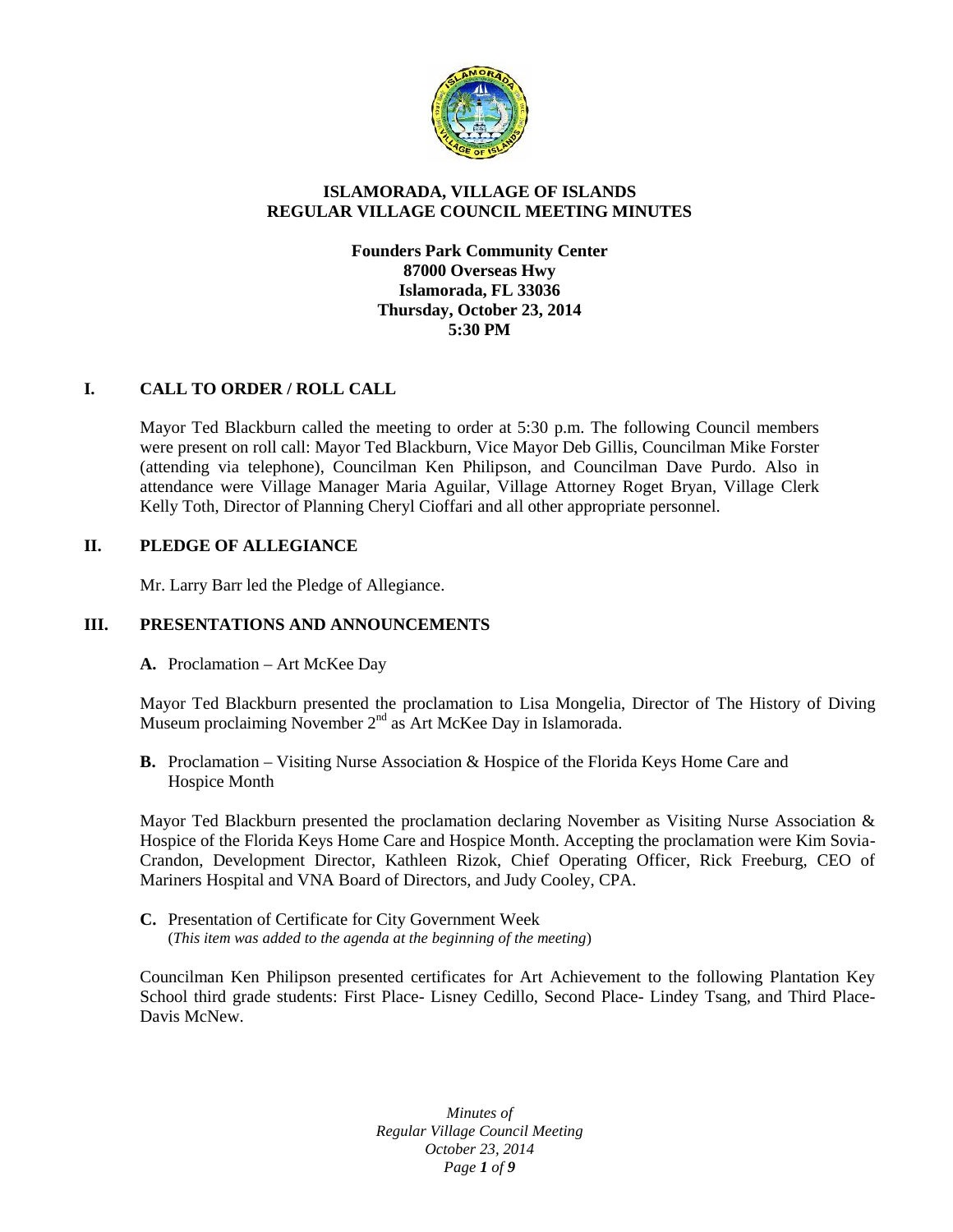Councilman Philipson presented Essay Achievement certificates to the following Plantation Key School fifth grade students: First Place-Nathan Hughes, Second Place- Coral Depauw, and Third Place- Kailee Nason.

Councilman Philipson presented the following PKS teachers and principal with Certificates of Appreciation: Ms. Donna Brinkman, Ms. Karen Dougherty, Ms. Nancy Ramsdorf, Ms. Christine Crispino and Ms. Lisa Taylor, Principal

Councilman Dave Purdo announced the dedication ceremony of the Irvine Eyster Bridge that will be held on October  $27<sup>th</sup>$  at 5:30.

Councilman Purdo announced a dedication of life that had occurred on October  $23<sup>rd</sup>$  for Captain Chris King. He thanked Councilman Mike Forster and Michael Reckwerdt for their contributions to the event.

#### **IV. PUBLIC COMMENT**

Mayor Ted Blackburn opened public comment.

Ms. Judy Starr expressed concern over Venetian boulevard being repaved once wastewater construction had been completed.

Mr. Glenn Saiger asked for clarification on the 10,000 square foot referendum; specifically what was included in the limitation. Vice Mayor Deb Gillis stated it did not include public and semi-public uses. Mr. Saiger expressed concern over citizens voting on a referendum where the unintended consequences were unknown. Councilman Mike Forster stated there was ambiguity in the way the referendum was written.

Ms. Judy Starr asked if a referendum could be followed by a clarifying ordinance. Village Attorney Roget Bryan stated that if the referendum is passed, it would be a change to the Village Charter and explained the only way to change the Village Charter was for the change to go before the voters.

Mr. Larry Barr spoke on behalf of Stan Marguiles who was not able to attend. Mr. Barr spoke of the paving needs for Venetian Shores. Mayor Ted Blackburn clarified that wastewater and paving were two different projects. Discussion ensued regarding a study of the roads in the Village and that the conversation should take place at a later date.

Mayor Ted Blackburn closed public comment.

#### **V. AGENDA: Request for Deletion / Emergency Additions**

Vice Mayor Deb Gillis requested that XII (B) be moved to follow IX(C). Mayor Ted Blackburn requested X1(A) be moved ahead of IX.

#### **VI. CITIZENS' ADVISORY COMMITTEE UPDATES**

**A.** Local Planning Agency

Mr. Pete Bacheler, Local Planning Agency (LPA) Chairman, presented the update. He stated at the last meeting the LPA discussed alcoholic beverage permit distances of 300 feet and 500 feet which resulted in the committee providing ideas to the planning staff on a possible variance procedure. Mr. Bacheler stated the second item discussed was the sign ordinance. He stated the committee made recommendations pertaining to A-frame signs and election signs.

> *Minutes of Regular Village Council Meeting October 23, 2014 Page 2 of 9*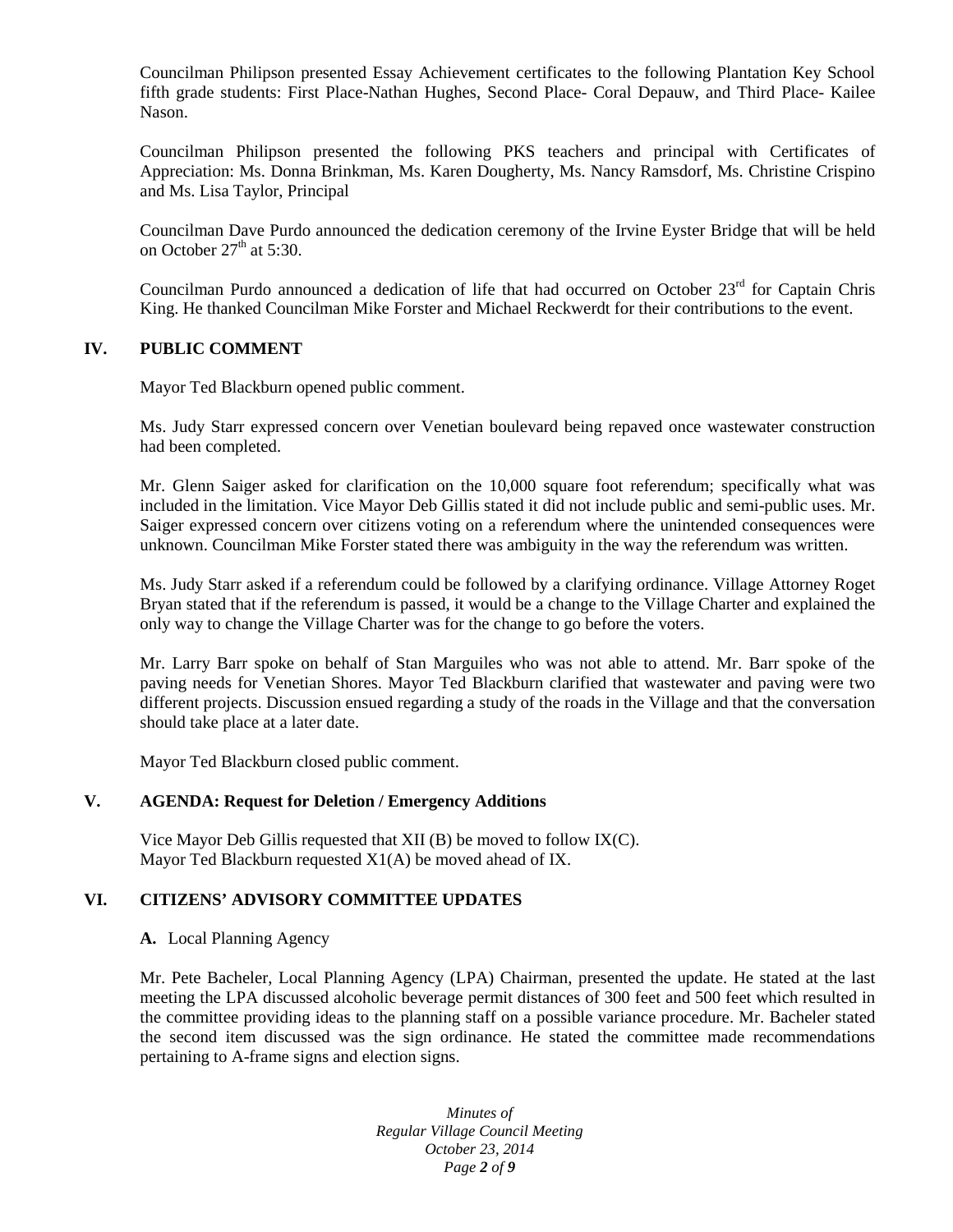# **VII. VILLAGE MANAGER REPORTS AND UPDATES**

# **A.** CityView Update

Village Manager Maria Aguilar stated an additional permit clerk had been hired and that this person would be dedicated to a parallel use of both versions of CityView to assist in identifying any remaining glitches. Ms. Aguilar reported the web portal was complete.

# **B.** Update regarding Community Development Block Grant (CDBG)

Village Manager Maria Aguilar stated staff had provided additional information to the Department of Economic Opportunity (DEO) which was required for DEO approval of the agreement. She stated once the agreement was approved, staff would move forward with a Request for Proposal for Administrative Services to administer the grant. She stated once the firm was engaged, they would prequalify plumbers for sewer hook ups.

# **C.** Update regarding Wastewater Connection Loan Program

Village Manager Maria Aguilar stated that at the November 6<sup>th</sup> Regular Village Council meeting staff would present a proposal from Government Services Group (GSG). GSG can provide services related to the loans being repaid through non-ad valorem assessments on the Monroe County tax roll. Ms. Aguilar clarified that at this time the loans were for grinder pump property owners. Ms. Aguilar stated these assessments would be on the November 2015 tax bill.

## **VIII. CONSENT AGENDA**

(All items on the Consent Agenda are considered routine by the Village Council and will be approved by one motion. There will be no separate discussion of these items unless a Councilmember so requests, in which event, the item will be moved to the Main Agenda.)

# **A.** Minutes:

August 21, 2014 Regular Village Council Meeting October 7, 2014 Community Workshop COAST Sea Level Rise

- **B.** Request for Authorization to Dispose of Surplus Vehicle 1999 Ford F-450 Ambulance
- **C.** Request for Authorization to Dispose of Surplus Vehicle 2003 Nautica Inflatable Boat
- **D.** Request for Authorization to Dispose of Surplus Vehicle American Lincoln Street Sweeper

Councilman Ken Philipson made a motion to approve. Councilman Mike Forster seconded the motion. The Council voted all in favor. The motion passed 5-0.

# **IX. WASTEWATER MATTERS**

**A.** Wastewater Project Update

Wade Trim Executive Vice President Tom Brzezinski stated vacuum line installation on Lower Matecumbe Key had begun. He provided a construction update for Upper Matecumbe Key; and stated that approximately 75% of the conveyance force main had been installed. Mr. Brzezinski

> *Minutes of Regular Village Council Meeting October 23, 2014 Page 3 of 9*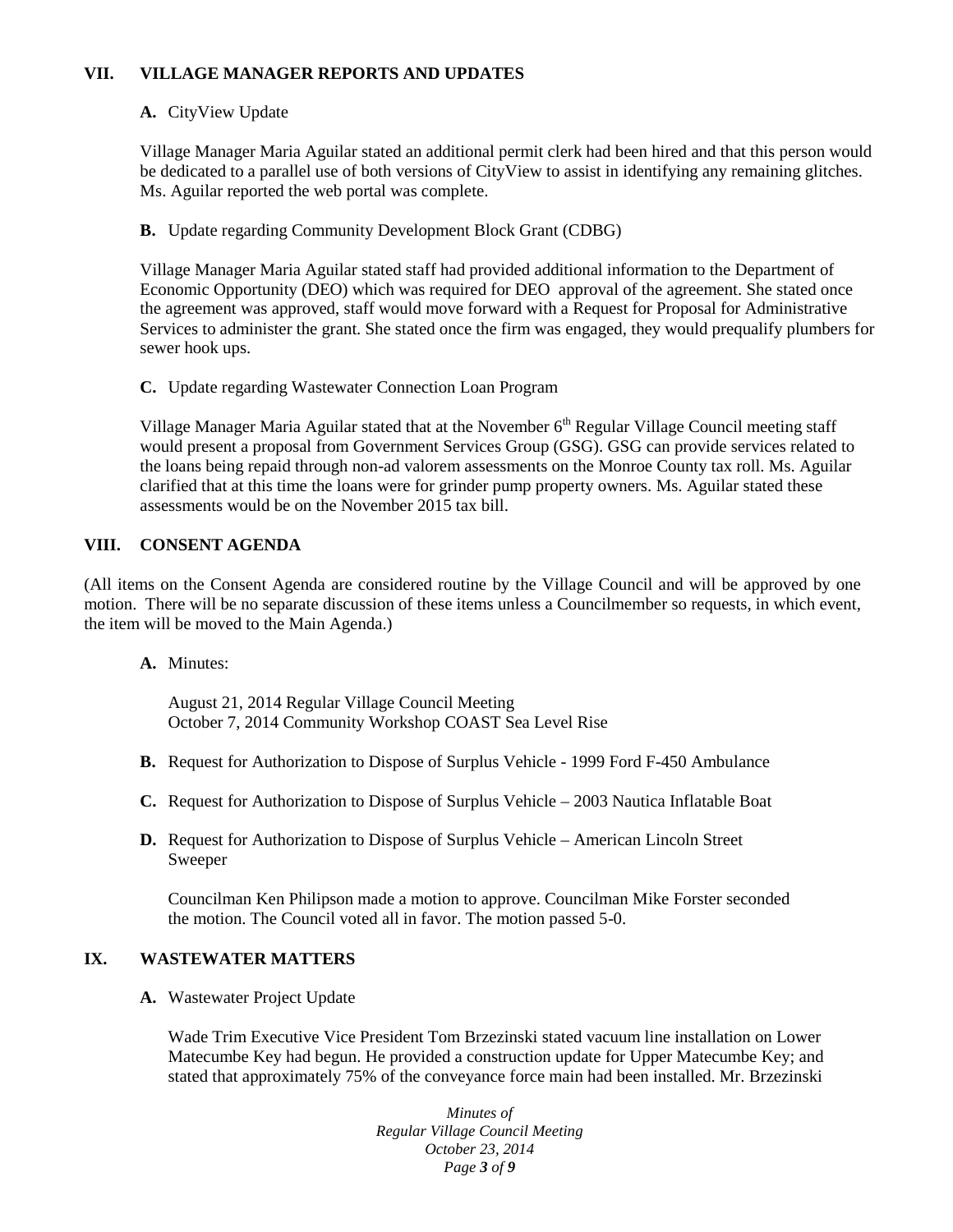stated that the South Plantation Key vacuum pump station construction is being expedited with the hopes of having it operational by December  $31<sup>st</sup>$ . Mr. Brzezinski provided a vacuum line update pertaining to Middle Plantation Key and an update on the grinder pump program and salinity issues.

Councilman Dave Purdo asked about the backup that occurred in Plantation Key Colony. Mr. Brzezinski provided an explanation of how a backup could occur in the older vacuum pits. Councilman Purdo clarified that it was the additional flushing that caused the backup. Councilman Purdo spoke in support of replacing the old vacuum pits as quickly as possible.

Councilman Purdo expressed concern over the possibility of having to repave the roads in Plantation Key Colony twice. Councilman Forster stated he understood Councilman Purdo's concern, but was not in favor of changing the work order. Village Manager Maria Aguilar stated that the Village would need to identify new funding sources that were not related to the wastewater project. She spoke of a potential assessment to improve the roads. Vice Mayor Deb Gillis stated that the Village did not have the funds or the time to complete both projects simultaneously.

Councilman Ken Philipson asked if the King Tides had any impact on the salinity issues. Mr. Tom Brzezinski explained that the King Tides would have a more negative impact on the salinity numbers.

Mayor Ted Blackburn opened public comment.

Mr. Larry Barr commented about the number of valves and controllers that were replaced, as indicated in the wastewater monthly project report.

Mr. Brzezinski reported that Severn Trent is doing a good job.

Mayor Ted Blackburn closed public comment.

**B.** A Resolution Approving Change Order No. 8 to the Design Build and Operate (DBO) Agreement between Islamorada, Village of Islands and Reynolds Water Islamorada, LLC, Providing for Revisions to the Design Build Work

Village Attorney Roget Bryan read the title of the Resolution. Wastewater Program Manager Greg Tindle provided the staff report recommending approval.

Mayor Ted Blackburn asked if Council had any questions. There were none.

Mayor Ted Blackburn opened public comment.

Mr. David Guardino spoke in support of purchasing direct from the source to save tax dollars.

Mayor Ted Blackburn closed public comment.

Councilman Ken Philipson made a motion to approve. Vice Mayor Deb Gillis seconded the motion. The Council voted all in favor. The motion passed 5-0.

**C.** A Resolution approving Change Order No. 9 to the Design Build and Operate (DBO) Agreement between Islamorada, Village of Islands and Reynolds Water Islamorada, LLC, Providing for Revisions to the Design Build Work

> *Minutes of Regular Village Council Meeting October 23, 2014 Page 4 of 9*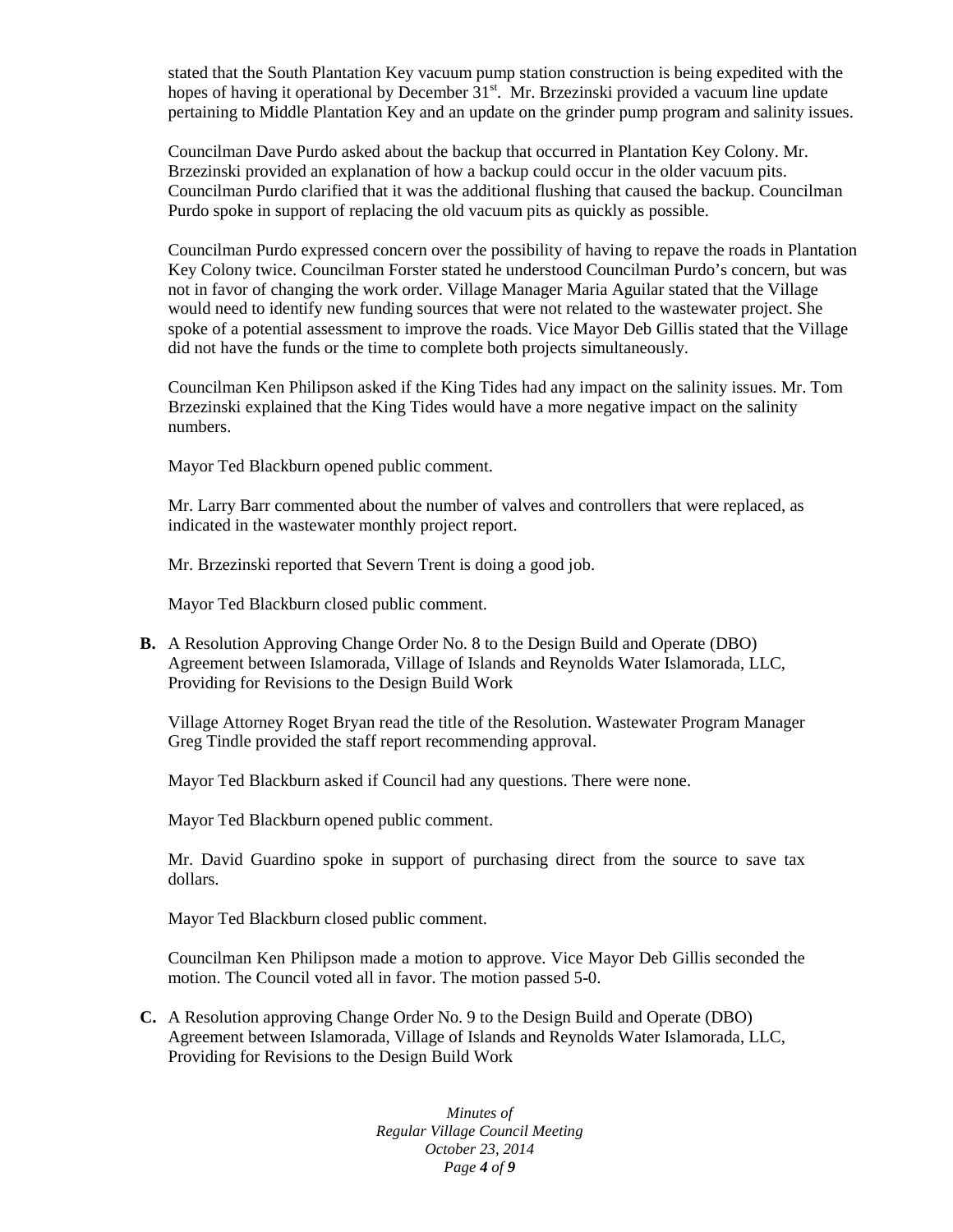Village Attorney Roget Bryan read the title of the Resolution. Wastewater Program Manager Greg Tindle provided the staff report recommending approval.

Mayor Ted Blackburn asked if Council had any questions. There were none.

Mayor Ted Blackburn opened public comment.

Mr. Larry Barr asked if the 140 vacuum cans listed on page 3 of exhibit A of the Resolution were all under water. Wastewater Program Manager Greg Tindle stated they were not all under water and that those identified as a four were leaking. Vice Mayor Deb Gillis stated that this was a worst-case scenario.

Mayor Blackburn closed public comment.

Vice Mayor Deb Gillis made a motion to approve. Councilman Mike Forster seconded the motion. The Council voted all in favor. The motion passed 5-0.

#### **X. ORDINANCES**

**A.** Second Reading – Ordinance Establishing Moratorium on Medical Marijuana Dispensaries And Treatment Centers

Village Attorney Roget Bryan read the title of the Ordinance and stated this was second reading. Mr. Bryan provided the staff report recommending approval.

Mayor Ted Blackburn asked if Council had any questions. There were none.

Mayor Ted Blackburn opened public comment; seeing none, public comment was closed.

Councilman Ken Philipson made a motion to approve. Councilman Ken Philipson seconded the motion. The Council voted all in favor. The motion passed 5-0.

**B.** First Reading – Ordinance Amending Chapter 30 "Land Development Regulations", Article II "Rules of Construction and Definitions", and Amending Article VI "Specific Use Restrictions," Division 10 "Signs" of the Village Code

Village Attorney Roget Bryan read the title of the Ordinance and stated this was first reading. Planning Director Cheryl Cioffari provided the staff report recommending approval.

Mayor Ted Blackburn stated there is a need for a permit fee to be established. Councilman Ken Philipson suggested a \$50 permit fee. Council agreed to \$50. Discussion ensued regarding an annual fee and prorating the fee. Council agreed to an initial permit fee that could be prorated if a permit applicant had fewer than six months before the beginning of the fiscal year, in which case their fee would be \$25. Council agreed to a yearly renewal fee.

Vice Mayor Deb Gillis spoke against the need for a stabilizing bar on A-frame signs. Council agreed to remove this requirement.

Vice Mayor Deb Gillis discussed the specific materials for A-frame signs that allow for changeable faces on the A-frame signs.

> *Minutes of Regular Village Council Meeting October 23, 2014 Page 5 of 9*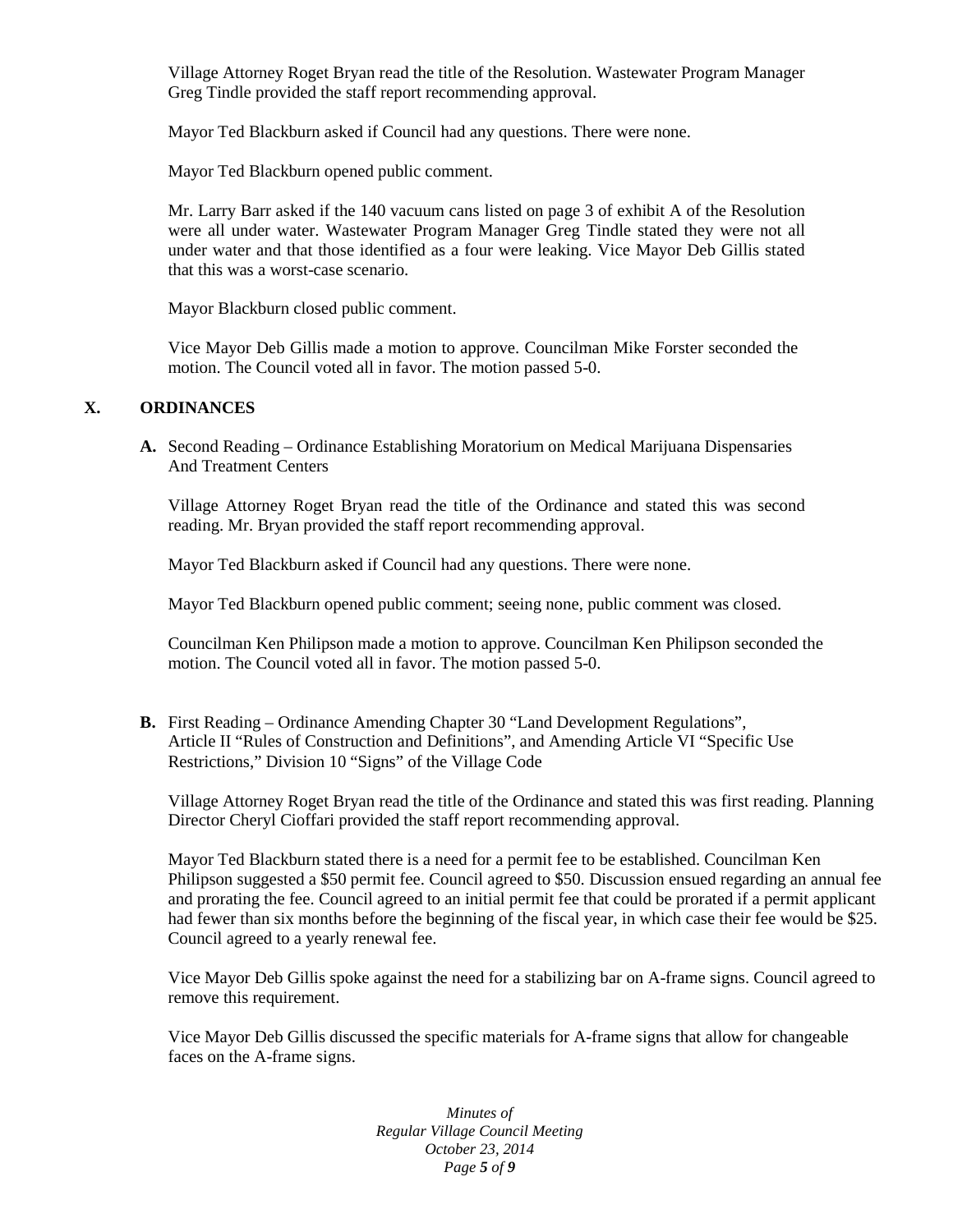Council began discussion regarding advertising signs on vehicles. Councilman Ken Philipson stated that vehicle wraps should not be restricted to the 12 square feet limitation. Vice Mayor Deb Gillis and Councilman Purdo agreed. Planning Director Cheryl Cioffari stated the intent was not to regulate someone that wanted to wrap their vehicle. She explained the problem arises when someone hangs a temporary sign such as a sheet, wood sign or banner from their vehicle. Ms. Cioffari stated this section is not meant to include those signs that are permanently affixed to a vehicle.

Vice Mayor Deb Gillis began discussion relating to flags. Planning Director Cheryl Cioffari explained that Council could not control the content of a sign and provided examples.

Vice Mayor Deb Gillis expressed a desire to require that verbal approval for the posting of election signs on private property be included. Councilman Ken Philipson and Councilman Dave Purdo agreed. Mayor Ted Blackburn spoke in support of keeping the 30 day requirement for election signs.

Mayor Ted Blackburn opened public comment; seeing none, public comment was closed.

Vice Mayor Deb Gillis made a motion to approve. Councilman Dave Purdo seconded the motion. The Council voted all in favor. The motion passed 5-0.

## **XI. QUASI-JUDICIAL**

**A.** Application for Administrative Relief (AR 14-02) for Brian and Anne Haber

Village Attorney Roget Bryan read the quasi-judicial statement and requested that anyone not having been sworn in raise their hand. Village Clerk Kelly Toth swore in the witnesses. Mr. Bryan read the title of the Resolution and requested Council discloses ex-parte communications. Mayor Ted Blackburn disclosed that he had spoken with Anne Haber. The remaining Council members did not have ex-parte communications.

Planning Director Cheryl Cioffari presented the staff report.

Vice Mayor Deb Gillis asked why the applicant's property had not moved up in ranking. Planning Director Cheryl Cioffari explained that BPAS gives negative ten points to properties within sea turtle nesting areas.

Mayor Ted Blackburn asked if Council had any questions. There were none.

Mayor Blackburn asked if anyone wanted to speak for or against the item. No one spoke for or against the item.

Councilman Dave Purdo made a motion to approve administrative relief in the form of one BPAS allocation award. Councilman Mike Forster seconded the motion. Council voted all in favor. The motion passed 5-0.

Village Attorney Roget Bryan stated the quasi-judicial portion of the meeting was concluded.

#### **XII. RESOLUTIONS**

**A.** Resolution Updating Nonresidential Square Footage Available in BPAS

Village Attorney Roget Bryan read the title of the Resolution. Senior Planner Shane Laakso provided the staff report recommending approval.

> *Minutes of Regular Village Council Meeting October 23, 2014 Page 6 of 9*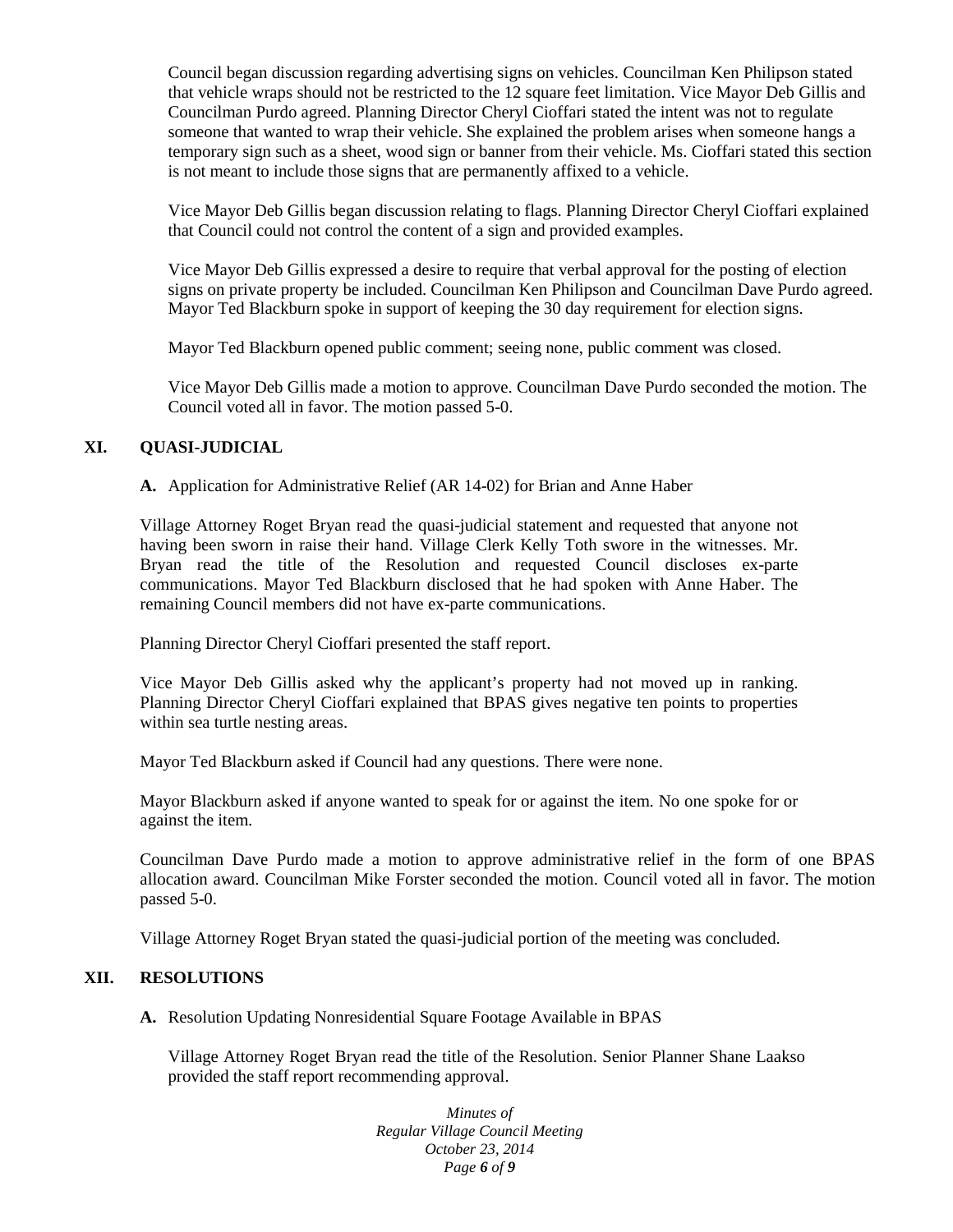Mayor Ted Blackburn asked if Council had any questions. There were none.

Mayor Ted Blackburn opened public comment; seeing none, public comment was closed.

Vice Mayor Deb Gillis made a motion to approve. Councilman Mike Forster seconded the motion. Council voted all in favor. The motion passed 5-0.

**B.** A Resolution Approving an Interlocal Agreement between the City of Marathon, Key Largo Wastewater Treatment District and Islamorada Village of Islands, for the Purpose of Providing a Fair and Equitable Distribution of Future Florida Keys Water Quality Improvement Program Funding

Village Attorney Roget Bryan read the title of the Resolution. Village Manager Maria Aguilar provided the staff report recommending approval.

Vice Mayor Deb Gillis commented about the importance of working together.

Mayor Ted Blackburn opened public comment; seeing none, public comment was closed.

Councilman Mike Forster made a motion to approve. Councilman Dave Purdo seconded the motion. Council voted all in favor. The motion passed 5-0.

#### **XIII. MOTIONS**

## **XIV. MAYOR / COUNCIL COMMUNICATIONS**

**A.** Discussion regarding Procedure for Deferral of Quasi-Judicial Agenda Items (Mayor Blackburn)

Mayor Ted Blackburn began discussion pertaining to quasi-judicial items. He expressed concern over applicants requesting that the quasi item be pulled from the agenda at the Council meeting. Village Manger Maria Aguilar explained the current process requires that the applicant request from the Director of Planning that the item be pulled. She stated that this request must occur no later than five business days prior to the meeting. Ms. Aguilar stated that if this did not occur, then the item would come before Council and Council would decide whether or not the item was heard. Discussion ensued regarding changing the current ordinance to reflect items would be heard at the meeting unless pulled five business days prior.

Councilman Dave Purdo expressed concern over an emergency situation may occur that is out of the applicant's control. Village Attorney Roget Bryan explained that the Village's Code of Ordinances currently provides for this type of situation by allowing Council to make the decision at the meeting. Planning Director Cheryl Cioffari and Village Attorney Roget Bryan provided staff input regarding the consequences of amending the ordinance in such a way as to remove Council's ability to make the decision at the meeting.

Councilman Mike Forster spoke in support of keeping the ordinance as it was currently written and of having a future conversation regarding cost recovery for quasi items that are pulled.

Discussion ensued regarding changing the notification requirement from five business days to seven business days. Mayor Blackburn spoke in support of changing the procedure for granting requests to pull an item at a meeting. Vice Mayor Deb Gillis stated that applicants need to understand that the

> *Minutes of Regular Village Council Meeting October 23, 2014 Page 7 of 9*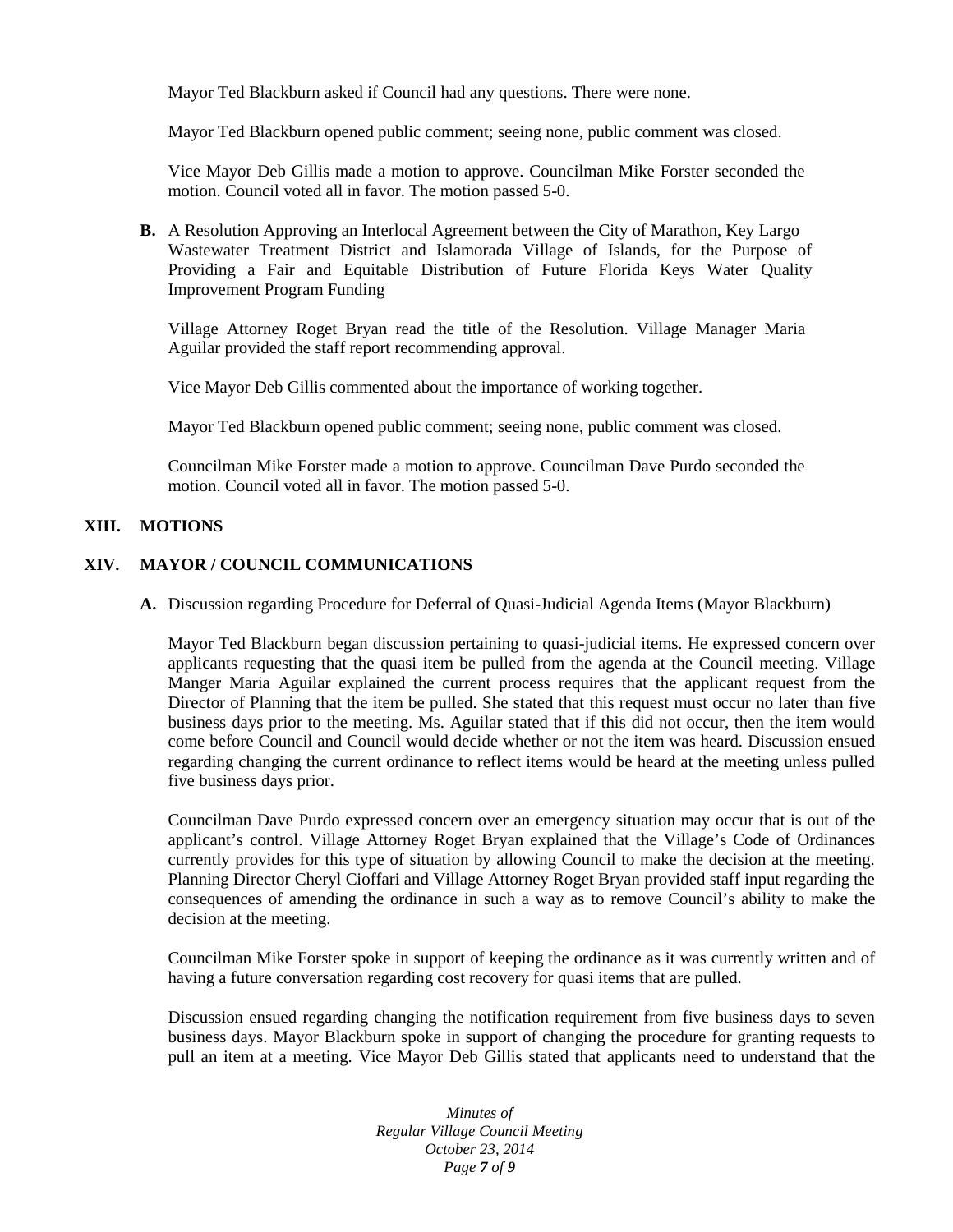Council is changing the procedure. Council agreed to changing the procedure and only amending the ordinance's notification requirements from five working days to seven working days.

Planning Director Cheryl Cioffari stated that the language would be added to quasi-judicial applications and would notify applicants that were currently in the queue.

Councilman Dave Purdo began discussion regarding Whale Harbor and the parking requirements for the proposed construction. He asked if a natural disaster occurred in Islamorada, would other businesses have to go through this type of process. He spoke in support of changing the Code to be more favorable for allowing businesses to rebuild. Planning Director Cheryl Cioffari stated Whale Harbor is continuing to move forward with their conditional use and variance request. She stated staff has discussed the current problems with parking and limited space within the Village and suggested a study be conducted to reduce the required number of parking spaces. Mayor Ted Blackburn suggested potentially allowing the applicant to purchase parking places in lieu of having to provide the parking. He stated that these funds could be used by the Village to purchase parking. Vice Mayor Deb Gillis clarified that if a business was destroyed, and put back exactly as it was, in the same foot print, then the business would not be required to meet the new parking requirements. Vice Mayor Deb Gillis stated that she believed the Villages current parking requirements were very high. Mayor Ted Blackburn suggested the item be placed on a future agenda under Mayor / Council communication.

Mayor Ted Blackburn asked if Council had any further communications.

Councilman Ken Philipson commended Shane Laakso on his efforts with the COAST Sea Level Rise project.

## **XV. VILLAGE ATTORNEY / VILLAGE MANAGER COMMUNICATIONS**

**A.** Discussion Regarding Costs Associated with Moving the Bike Path and Providing Parking in Art District

Village Manager Maria Aguilar provided an update on moving the bike path in the Art District. She stated FDEP approved the potential move. She stated that FDOT would require the Village to fund certain changes because the project had already begun. Ms. Aguilar stated that the engineering costs would be approximately \$27,000 and the construction costs for moving the bike path would be an estimated \$46,000 for a total of \$73,000. She reported that a temporary construction easement had been granted and that a future easement would be required for the remaining area. Ms. Aguilar stated that authorization is needed to move forward and that the Village would need to express its commitment to bear the costs associated with moving the bike path. She explained that there would be future costs for the construction of the parking area. Ms. Aguilar stated that Public Works Director Lesli Wojtecki had suggested a temporary parking solution that would utilize gravel or pea rock instead of asphalt, until such a time as funding for paving could be budgeted.

Mayor Ted Blackburn asked how many parking spaces would be possible. Ms. Wojtecki stated just under 20 parking spaces. She clarified that the \$73,000 previously mentioned would cover the costs associated with moving the bike trail and that staff did not yet have a cost to construct the new parking spaces.

Ms. Wojtecki suggested eliminating the three cut throughs as it would allow for a total of nine angled spaces. Council agreed and directed staff to move forward with the \$73,000 associated with moving the bike trail.

> *Minutes of Regular Village Council Meeting October 23, 2014 Page 8 of 9*